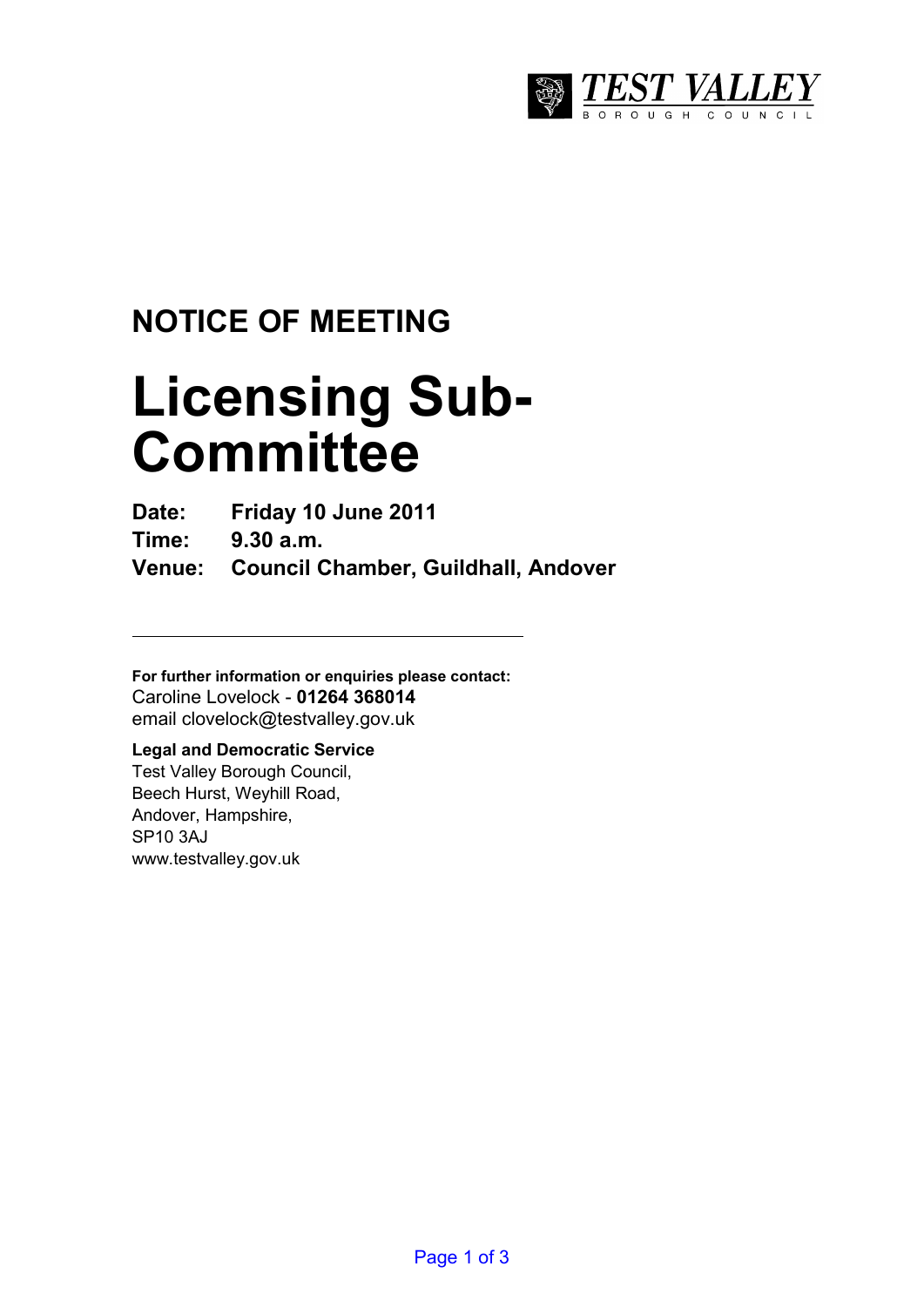#### **Membership of Licensing Sub-Committee**

| <b>WARD</b>      |
|------------------|
| Over Wallop      |
| Penton Bellinger |
| North Baddesley  |
|                  |

In the event of a member selected becoming unavailable, the Head of Administration is authorised to select a replacement from the membership of the Licensing Committee.

#### **LICENSING SUB-COMMITTEE PROCEDURE NOTES**

Representations have been received about an application under the Licensing Act 2003 and a meeting of the Licensing Sub-Committee will be held, details as above, to determine the application.

Copies of the representations are enclosed with this notice.

The applicant, and those responsible authorities and interested parties that have made representations may attend the meeting. They may be assisted or accompanied by other parties. They may call other persons to appear at the hearing only if they give notice to the licensing authority no later than five working days before the day of the hearing. Hearings are usually heard in public.

The above parties will have the opportunity to address the Sub-Committee and (if given permission by the Sub-Committee) will be able to question any other party.

If any party does not attend, the Sub-Committee may still consider the matter in their absence. If they do not attend, the Sub-Committee will still consider any application or representations that those parties have made.

The hearing will be conducted in accordance with the Licensing Sub-Committee Procedure Rules enclosed with this notice.

You may contact the Licensing Section on 01264 368013 for further advice